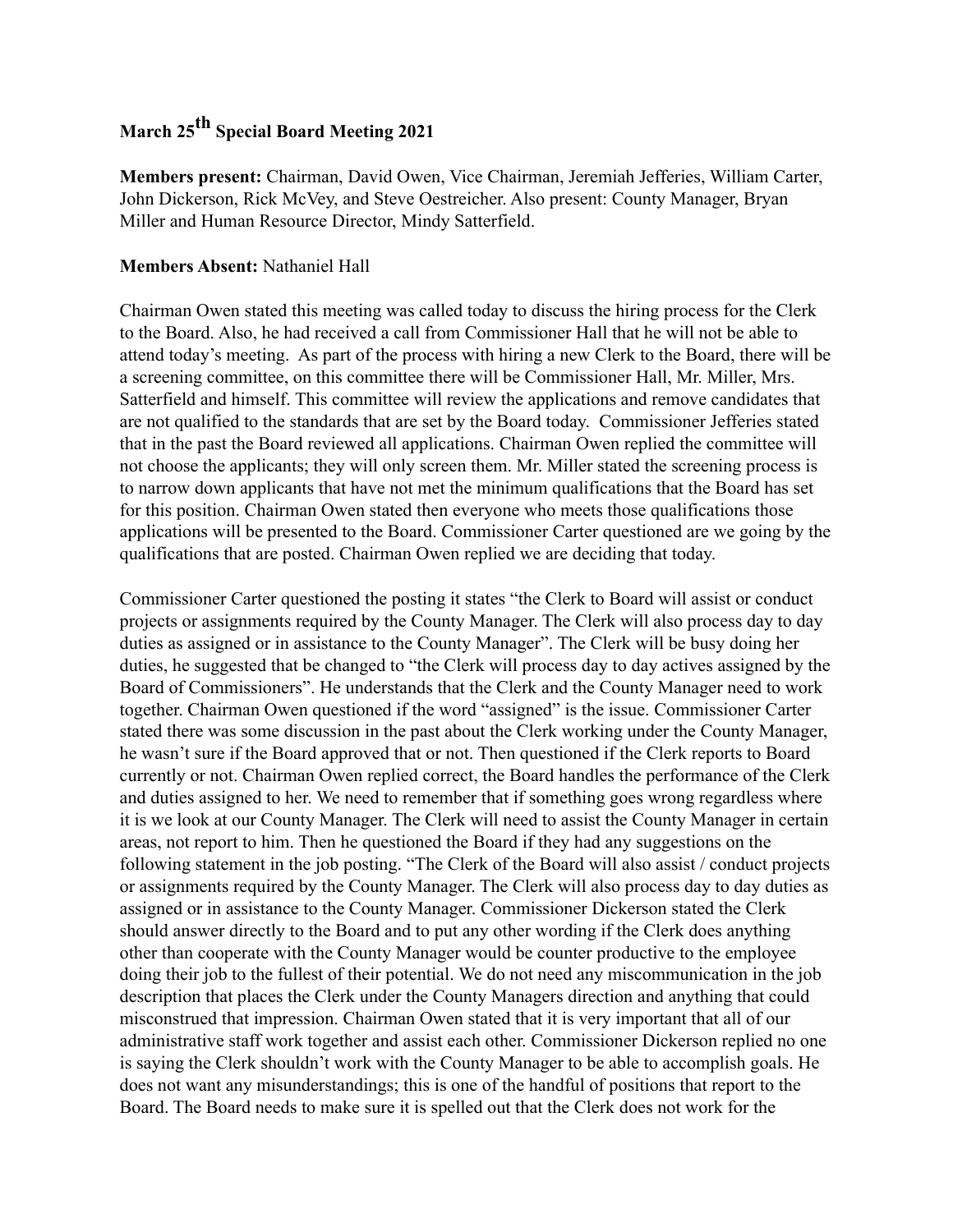County Manager and that is the primary goal here. Chairman Owen stated he does not believe in the posting it states anywhere that she reports to the County Manager, but somethings can be reworded to state the Clerk is to help and assist the County Manager.

Commissioner Carter suggested removing multiple supervisors from the following wording in the job posting "The Clerk receives instructions, assignments, and /or direction from multiple supervisors including the Board of Commissioners and the County Manager".

Commissioner Oestreicher suggested rewording the following section of the job posting "The Clerk will also process day to day duties as assigned or in assistance to the County Manager" to "The Clerk will process day to day duties in cooperation in assistance with or to the County Manager." There is nothing more difficult than having the Clerk report to seven different people directly and who only meet twice a month. Anyone can call the Clerk and give them a task but, that is not how this works. Someone like the County Manager who keeps that ball rolling and has projects and duties assigned to them; with the Clerk working to assist the County Manager make sense on a day to day basis. It is possible that the Clerk could get some conflicting direction from the Board. The Clerk reports to the Board, administratively but, functionally we need to include how to work with the County Manager.

Chairman Owen questioned Commissioner Carter is the wording is changed to "The Clerk will process day to day duties in cooperation with and in assistance to the County Manager". Commissioner Carter replied that was better. Chairman Owen questioned Commissioner Dickerson on how he felt about that statement as well. Commissioner Dickerson replied yes, that is better. Commissioner Jefferies agreed. Commissioner Carter stated that the issue is with the Clerk receives direction from the County Manager. The Clerk does not need to take on the County Manager duties and suggested assisting the County Manager. Commissioner Dickerson stated he thought that was a good idea. Mrs. Satterfield questioned if the following wording was changed correctly, "The Clerk receives instruction, assignments and / or direction from the Board of Commissioners and works with the County Manager in completion of those task". Commissioner Oestreicher stated that is correct. Commissioner Carter agreed.

Commissioner Oestreicher stated that it is not listed as one of the duties in the job posting for Public Information Officer. Mr. Miller replied that the role of Public Information Officer was taken on my Mrs. Seamster. Whomever is hire maybe able to take on this role or we may need to take on new avenues. Commissioner Oestreicher replied he thought it needed to be posted in the job description. Commissioner McVey questioned has the Clerk always filled this role before Mrs. Seamster. Mr. Miller replied he was not sure. Commissioner Carter suggested adding it as well to the job description. Chairman Owen suggested rewording or adding some wording to include it in the posting. Commissioner McVey stated could it not be listed under assignments. Mr. Miller replied we could add wording that the Clerk could be assigned to additional duties to include the Public Information Officer. Commissioner Oestreicher stated the essential job functions in the posting "gathering information for meeting agenda packets, and notify Commissioners, appropriate County staff, news media, and other interested parties". Then questioned does this not cover a lot of the Public Information Duties. Commissioner Jefferies agreed with Commissioner Oestreicher. Chairman Owen agreed. Commissioner Oestreicher likes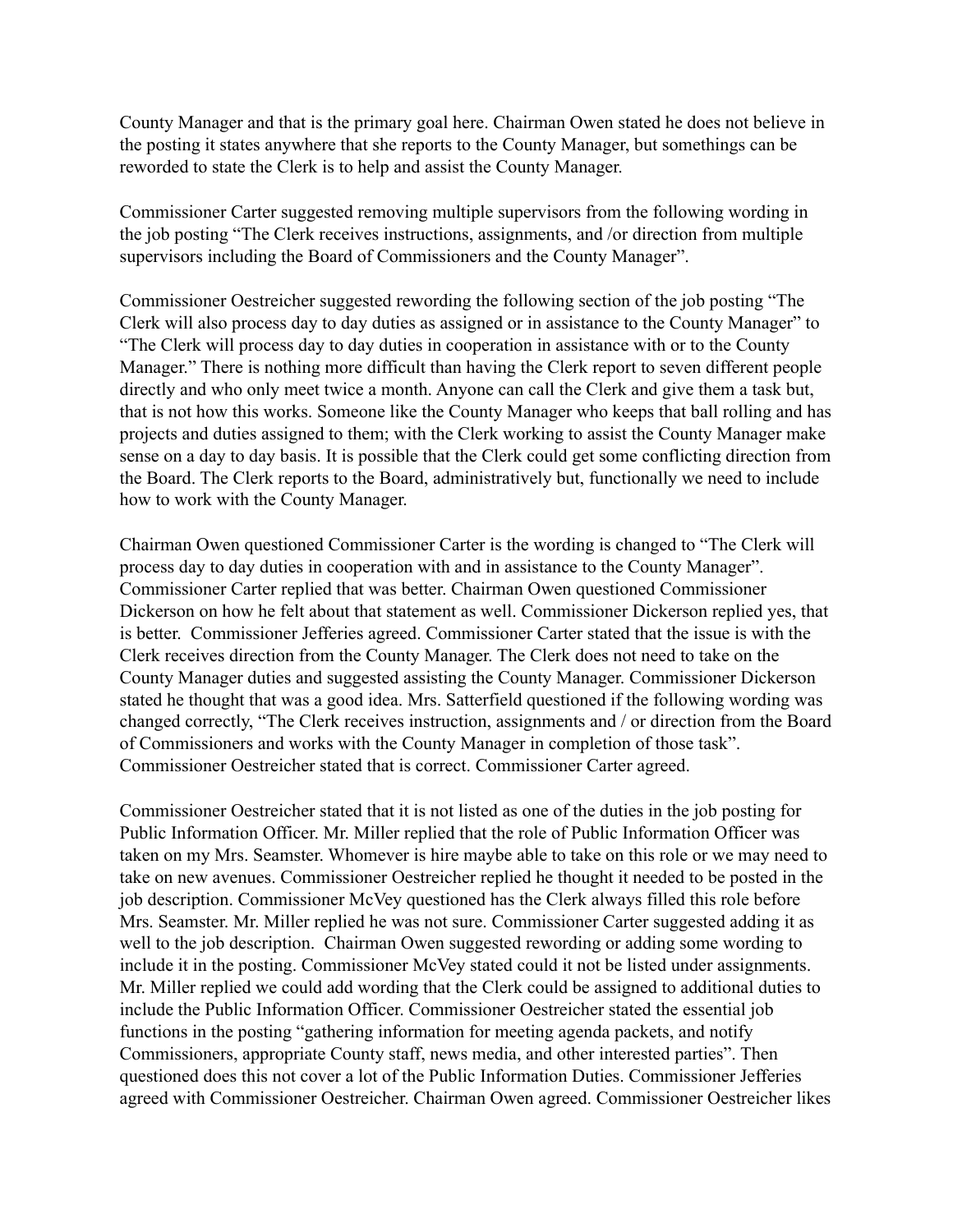the suggestion of adding such duties as the Public Information Officer. Chairman Owen replied we can add that. Mrs. Satterfield questioned so add "to include but not limited to the role as Public Information Officer". Chairman Owen replied correct.

Commissioner Oestreicher requested that Mrs. Satterfield send out a revised copy of the job description to the Board. Mrs. Satterfield replied then wait for approval of the Board to post the job. Commissioner Oestreicher replied no. Chairman Owen agreed.

Mr. Miller questioned the Board if they had any issues with the job title "Clerk to the Board of Commissioner and Assistant to the County Manager", or did they want to change it to Executive Assistant to the County Manager. Commissioner McVey suggested leaving It as it is. Commissioner Oestreicher questioned what are other counties Clerk titles. Mr. Miller replied they are typically Clerk to the Board but, those counties have an Assistant County Manager. There are some cases where they have an Executive Assistant or a dedicated Administrative Assistant for the County Manager. This would require a new position, which would require a new salary. Bladen County currently has a job posting with that title. Commissioner Oestreicher questioned would an Executive Assistant assist the county staff. Mr. Miller replied he did not think the Board wanted to portray that this Executive Assistant would be available for anyone in the county. Commissioner Jefferies stated the Clerk to the Board has always been the Assistant to the County Manager if he was out on a leave of absence. It has always been that way and he does not see anything wrong with it; it has been working fine why change it now. Chairman Owen agreed. Commissioner Oestreicher agreed.

Mr. Miller questioned if the pay and grade scale Is what the Board expected. Commissioner Carter questioned if it was \$45,492-\$53,724, depending on qualifications. Mr. Miller replied correct. Commissioner Oestreicher questioned if the salary starts at \$45,492. Mr. Miller replied that is the minimum salary range but, the Board could go as high as \$53,724 depending on qualifications and job experience. Commissioner Oestreicher agreed with the ranges.

Chairman Owen questioned the Board on the time line of the hiring process and if the date on the posting needed to be changed. Mrs. Satterfield replied no, she should be able to make those corrections and post the job today. Chairman Owen stated then send the revised posting to the Board for approval. Commissioner Oestreicher replied not for approval. Chairman Owen replied just to see changes that where made. Then the committee will screen the applications, then the Board will review all applications that meet the qualifications on April 26 in closed session, then

Mrs. Satterfield will schedule interviews, the Board will conduct interviews, and on May 10<sup>th</sup> offer the job or second interviews. Commissioner Jefferies agreed. Commissioner Carter agreed.

Commissioner Carter welcomed Commissioner Oestreicher back and thanked the staff for all the calls in the passing of his father.

Commissioner Dickerson stated his concerns about the counties trash compactors being full, after receiving serval complaints. He has concerns with people out of state dumping trash and suggested that the Sheriff Department get someone out there to write tickets. Chairman Owen